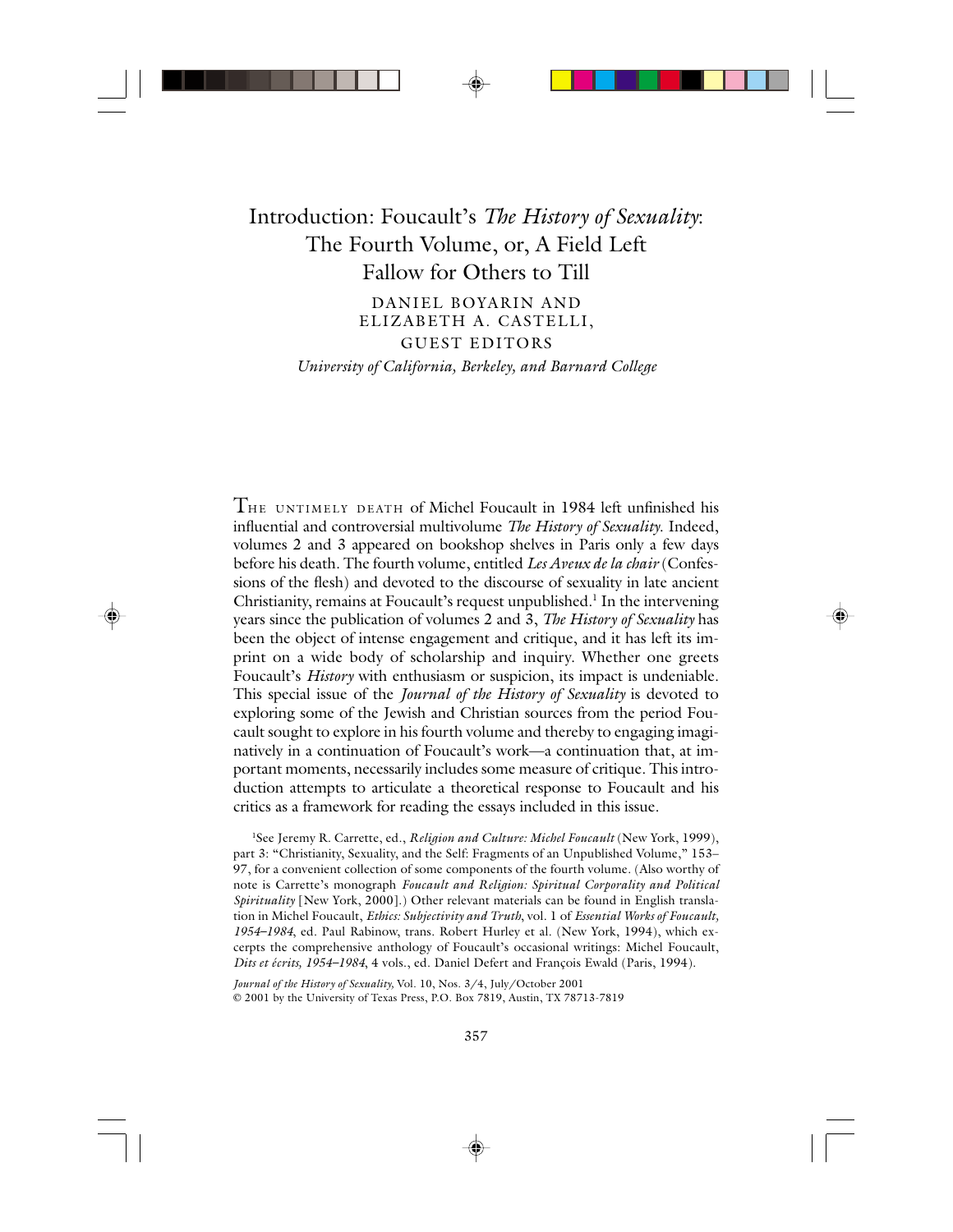Numerous readers of Foucault's writing after 1976 (by which is generally meant the final two published volumes of *The History of Sexuality*) have described it as departing from or even reneging on the promise of his earlier work.2 Nevertheless, we argue here that this body of work can also be read as a substantive continuation of the same intellectual, ethical, and political project that energized "the early Foucault."3 "Sexuality" constitutes for Foucault the modern hermeneutics of the self and as such is as much a "modern" institution as the prison and the asylum. If we provisionally accept this seemingly paradoxical notion, we are led to imagine a time "before sexuality."4 For Foucault, the history of sexuality is not the narrative reconstruction of the changing forms of a transhistorical essence but rather the history of a discourse and culture within which a certain modern institution came into existence. It is, in short, a genealogy.<sup>5</sup> Foucault defined the history of sexuality as an integral part of his general archaeology of the subject: "And now, I wish to study those forms of understanding which the subject creates about himself. Those forms of self-understanding are important I think to analyse the modern experience of sexuality."6 This formulation of

2Compare the discussion in Alain Vizier, "*Incipit Philosophia*," in *Rethinking Sexuality: Foucault and Classical Antiquity*, ed. David H. J. Larmour, Paul Allen Miller, and Charles Platter (Princeton, 1998), 67, of other readers of Foucault who have seen in the final work on sexuality a retreat and reversal of his earlier project.

<sup>3</sup>The debate over Foucault in the field of religious studies has been as contentious as anywhere else, including over the question of periodizing Foucault's oeuvre. See the recent debate in the *Journal of the American Academy of Religion*: Ivan Strenski, "Religion, Power, and Final Foucault," *JAAR* 66 (1998): 345–67, followed by two responses: David Chidester, "No First or Final Solutions: Strategies, Techniques, and Ivan Strenski's Garden in the Study of Religion," *JAAR* 66 (1998): 369–76, and Gary Lease, "Public Redemption: Strenski's Mission for Religious Studies," *JAAR* 66 (1998): 377–80. See also Strenski's rejoinder, "Respecting Power, Worshipping Power, and Knowing the Difference," *JAAR* 66 (1998): 381–83. Finally, see also the theologically inflected readings of Foucault in James Bernauer and David Rasmussen, eds., *The Final Foucault* (Cambridge, 1988).

4David M. Halperin, John J. Winkler, and Froma I. Zeitlin, eds., *Before Sexuality: The Construction of Erotic Experience in the Ancient Greek World* (Princeton, 1990).

5An analogy may be helpful here. We not infrequently find texts or courses on the history of religion. However, according to many modern scholars—among them, William Cantwell Smith (*The Meaning and End of Religion* [London, 1978]); Talal Asad (*Genealogies of Religion: Discipline and Reasons of Power in Christianity and Islam* [Baltimore, 1993]); Jonathan Z. Smith ("Religion, Religions, Religious," in *Critical Terms for Religious Studies*, ed. Mark C. Taylor [Chicago, 1998], 269–84); and Timothy Fitzgerald (*The Ideology of Religious Studies* [New York, 2000])—"religion" itself in its modern sense simply did not exist before the Enlightenment, just as sexuality did not before the Enlightenment for Foucault. But in the case of neither sexuality nor religion should this be taken as a statement that no changes in the past prepared the way for the modern epistemic shift. Interestingly enough, we would locate those preparatory shifts in the case of religion in the fourth century, much as Foucault, as we shall see, locates them then for the case of sexuality.

6Michel Foucault, "About the Beginning of the Hermeneutics of the Self (1980)," in *Religion and Culture*, ed. Carrette, 161.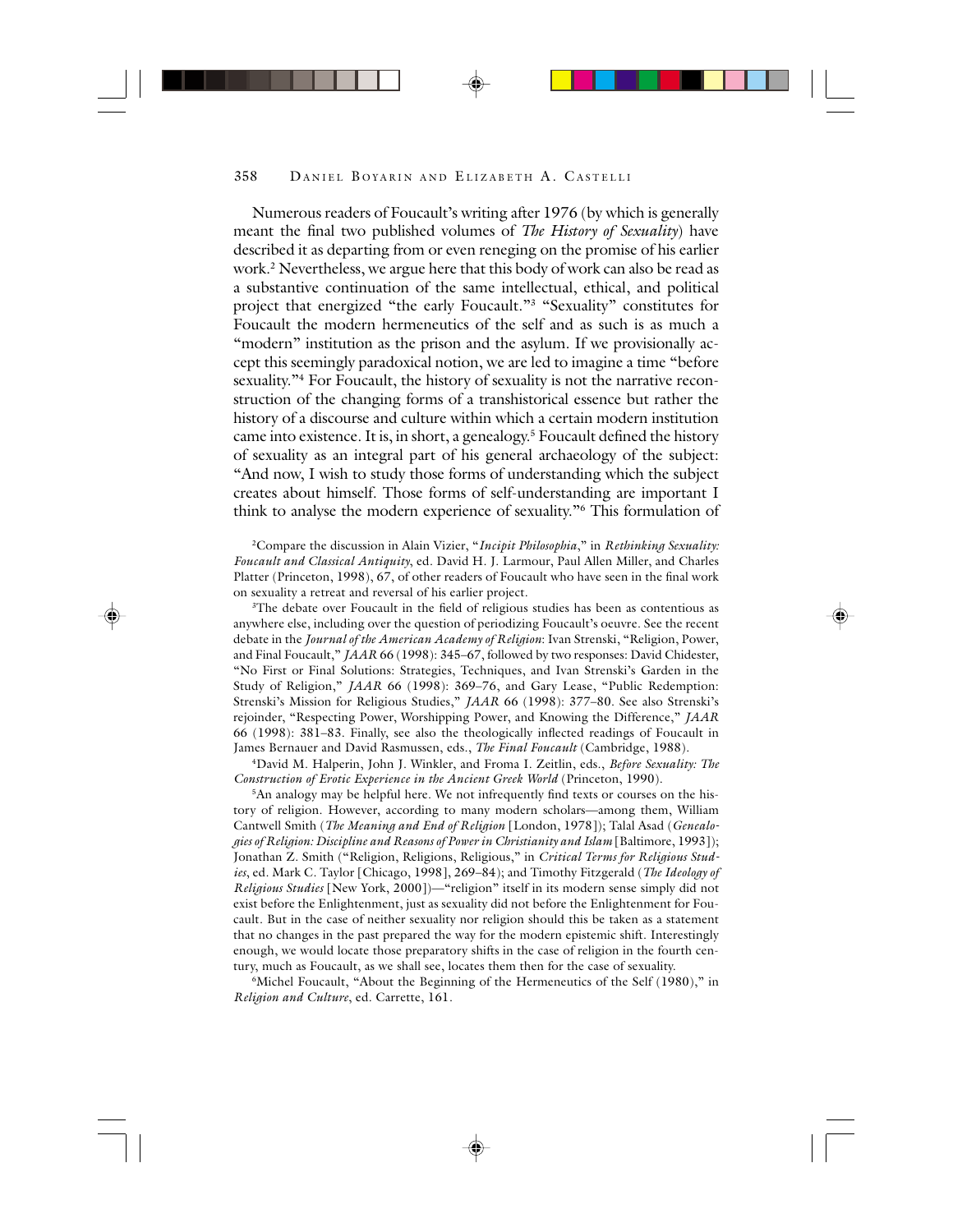"forms of the understanding which the subject creates about himself" is crucial to the framing of Foucault's object of analysis. The history of sexuality is not a history of bodies, practices, attitudes, and positions but a history of the formation of a "himself."7 The history of sexuality documents a critical dimension of the broader modern project of subjectivication. Foucault's earlier histories of the prison, the hospital, and the asylum showed how these institutions produce the prisoner, the patient, and the insane through discourses and practices of power/knowledge. The history of sexuality, meanwhile, locates the process of subjectivication in the activity of the subject himself on himself—in the practices of self-knowledge and self-control and via the institutional disciplines of sexology (the site of categorization) and psychoanalysis (the site of confession). The history of sexuality, or perhaps more exactly put at this juncture, its prehistory, $^8$  is part of a history of the present, the present within which one now experiences oneself as possessing a sexuality or embodying a sexuality with all of the regulatory and productive force—productive of shame, productive of desire, productive of pleasure, productive of love—of that experience.<sup>9</sup>

In a series of three texts published originally in the early 1980s, Foucault began to put forward some of the reflections that would have become part of the fourth volume of *The History of Sexuality*. The discursive shift to Christianity would have, by all accounts, been a watershed in the development of the subject. As we have already observed, "sexuality" is not and cannot be for Foucault an autonomous object of inquiry; instead, it is intimately bound up with the production of "selves" and, in particular, the modern self. Hence, it is not surprising that the fourth volume would engage with the Christian ascetical and monastic realms, sources par excellence of discourses and practices of self-knowledge and self-regulation.

The first text in Foucault's fragmentary fourth volume is a transcription of lectures given at Dartmouth College and at the University of California

7 The masculinist bias of Foucault's work on sexuality is, of course, undeniable. Whether and how Foucault's work might still remain useful for feminist work has produced a much more varied discussion. In addition to the critiques by feminist classicists discussed below, see also Carolyn Dean, "The Productive Hypothesis: Foucault, Gender, and the History of Sexuality," *History and Theory* 33 (1994): 271–96; Irene Diamond and Lee Quinby, *Feminism and Foucault: Reflections on Resistance* (Boston, 1988); Susan J. Hekman, ed., *Feminist Interpretations of Michel Foucault* (University Park, 1996); Lois McNay, *Foucault and Feminism* (Boston, 1992); Caroline Ramazanoglu, *Up Against Foucault: Explorations of Some Tensions between Foucault and Feminism* (New York, 1993); Jana Sawicki, *Disciplining Foucault: Feminism, Power, and the Body* (New York, 1991).

8See Joel Black, "Taking the Sex out of Sexuality: Foucault's Failed History," in *Rethinking Sexuality*, ed. Larmour, Miller, and Platter, 46. Just below, we shall be making a terminological proposal that avoids this infelicitous locution.

9In this sense, we understand the *History of Sexuality* as part and parcel of the same project as *Discipline and Punish*.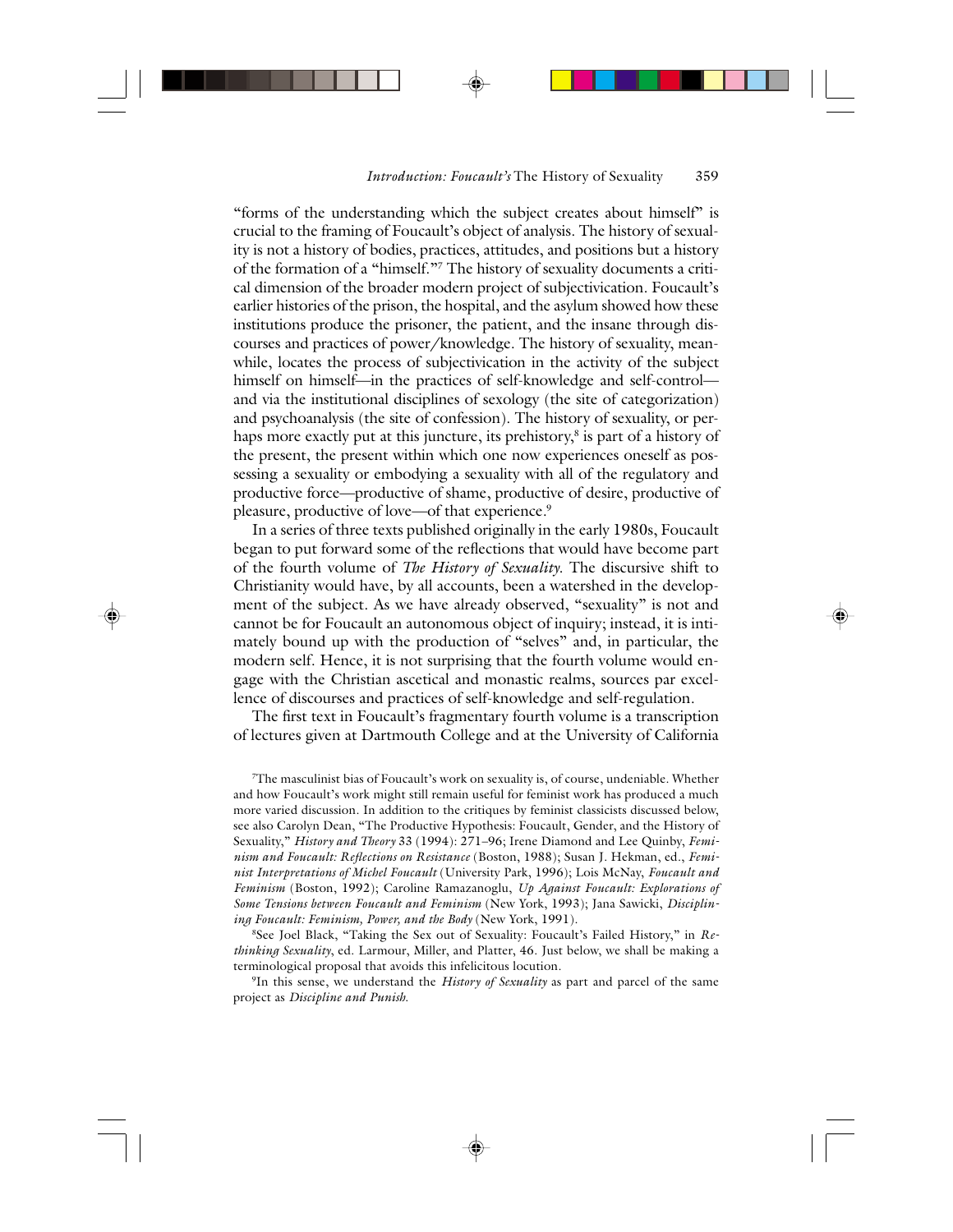at Berkeley in 1980. It concerns "the beginning of the hermeneutics of the self" and deals with sexuality only peripherally and in passing—as, indeed, do large sections of volumes 2 and 3.10 Foucault's central argument in these lectures is that "confession" in a very different sense from its pre-Christian use<sup>11</sup> is the heart of the new Christian subjectivity.<sup>12</sup> This Christian subjectivity is both product and producer of a "hermeneutics of the self," a constant investigation that Foucault carefully distinguishes from the accounting of the self by Stoics such as Seneca, on the one hand, and the Buddhist enlightenment, on the other. This new Christian confession

does not reveal the self as an illusion. It gives place to a task which cannot be anything else but undefined. This task has two objectives. First, there is the task of clearing up all the illusions, temptations and seductions that can occur in the mind, and discovering the reality of what is going on within ourselves. Second, one has to get free from any attachment to this self, not because the self is an illusion [hence the distinction from Buddhism], but because the self is much too real. The more we discover the truth about ourselves, the more we have to renounce ourselves; and the more we want to renounce ourselves the more we need to bring to light the reality of ourselves.

Foucault goes on from there to cite Peter Brown's oral communiqué to him that "what we have to understand is why it is that sexuality became, in Christian cultures, the seismograph of our subjectivity."13 Perhaps the most brilliant insight of this essay is that the essential pattern of what we might call Christian (married) sexual morality, including its generation and reification of something called "love," its insistence on monogamy, and its suspicion of sexual intercourse even with the sober goal of procreation, was—however contested—already in place before the Christians, and the Christians simply inserted this piece of "pagan" morality into their own burgeoning sexual ethic. The change that constitutes a "history of sexuality" here is, then, "in the relationship everyone has to his own sexual activity." As Foucault decisively remarks, "Christianity proposed a new type of experience of oneself as a sexual being,"<sup>14</sup> as true for the married

10Foucault, "About the Beginning," 158–81. Originally published in *Political Theory* 21, no. 2 (May 1993): 198–227.

11Carlin A. Barton, *Roman Honor: The Fire in the Bones* (Berkeley, 2001), 159–95.

<sup>12</sup>Foucault continues this argument in another lecture given in 1980, "Sexuality and Solitude," which appears in several different versions. See Michel Foucault, "Sexuality and Solitude (1980)," in *Religion and Culture*, ed. Carrette, 182–87; see Carrette's introduction at 182 for the publication and translation history of this text. All quotations here are from Carrette's edition.

13Ibid., 183. 14Ibid., 184.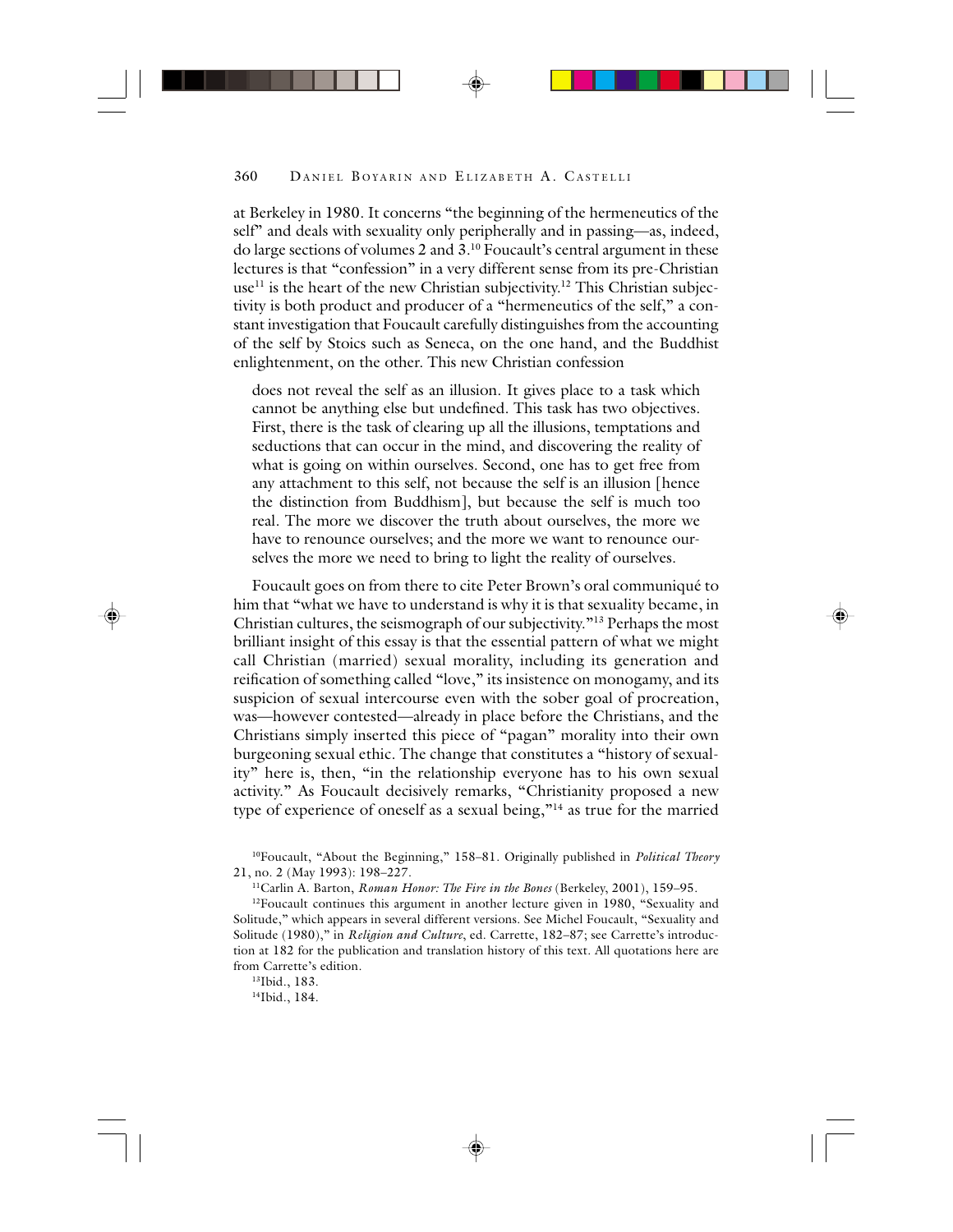Christian of late antiquity as for the more radically "queer," the ascetic.<sup>15</sup> For Foucault, this move is exemplified by Augustine's repeated figuration of the rebellious will in the penis that moves without its "owner" desiring it to. Augustine "bears witness to the new type of relationship which Christianity established between sex and subjectivity" because "the main question is not, as it was in Artemidorus, the problem of penetration: it is the problem of erection. As a result, it is not the problem of a relationship to other people, but the problem of the relationship of oneself to oneself."<sup>16</sup> The new regime consists of some change not in sexual morality but in the "permanent hermeneutics of oneself." This self-interpretation involves less an attempt to clock one's conformity to a norm than a regularized exposure to oneself and (through confession) to others the truth of one's sexual being, the involuntary movements of the libido against the will.

With this point Foucault moves us toward John Cassian, the great articulator and synthesizer of the monastic life for European Christianity in the fifth century. As Foucault argues, Augustine's theory of libido had been developed in the monasteries and the ascetic milieu and would have a "huge influence on Western technologies of the self." The task of the monk was the perpetual self-control of his very thoughts, which required his investigating hidden (ultimately unconscious) motivations in an unending search for sexual purity and thus purity of the self. Foucault theorizes a shift from a Platonic notion of purity epitomized by Socrates lying down with Alcibiades and not touching him—mastery over oneself through a victory of the will—to the insistence by Cassian and other Christian ascetical theorists that purity consists of a constant and brutal struggle with the thoughts and images in one's mind. For Socrates, the struggle is not to do what he knows he desires to do; for Cassian (and his monastic siblings), it is not to desire. In this shift from resisting desire to suppressing it altogether lies the crux of the matter, for it would seem that it was this reconfiguration of the relationship between the self and desire that eventually enabled the movement, much later on, from the prohibition of same-sex acts to the identification of the homosexual as a species of human being, the most central argument of Foucault's *History*: 17

The main question of sexual ethics has moved from relations to people [i.e., from relations to others to relation to oneself] and from the

<sup>15</sup>See the essay by Virginia Burrus in this volume and, for an earlier and very different interpretation, Kate Cooper, *The Virgin and the Bride* (Cambridge, MA, 1996).

<sup>16</sup>Foucault, "Sexuality and Solitude," 186.

17Michel Foucault, *The History of Sexuality: Introduction* (New York, 1980). This volume, called "introduction," seemingly represents the conclusion of the *History*, the point to which it was leading, but, of course, that is the whole point of an explicit genealogy, a history of the present. The Christian epistemic shift is thus an absolutely necessary step in the argument.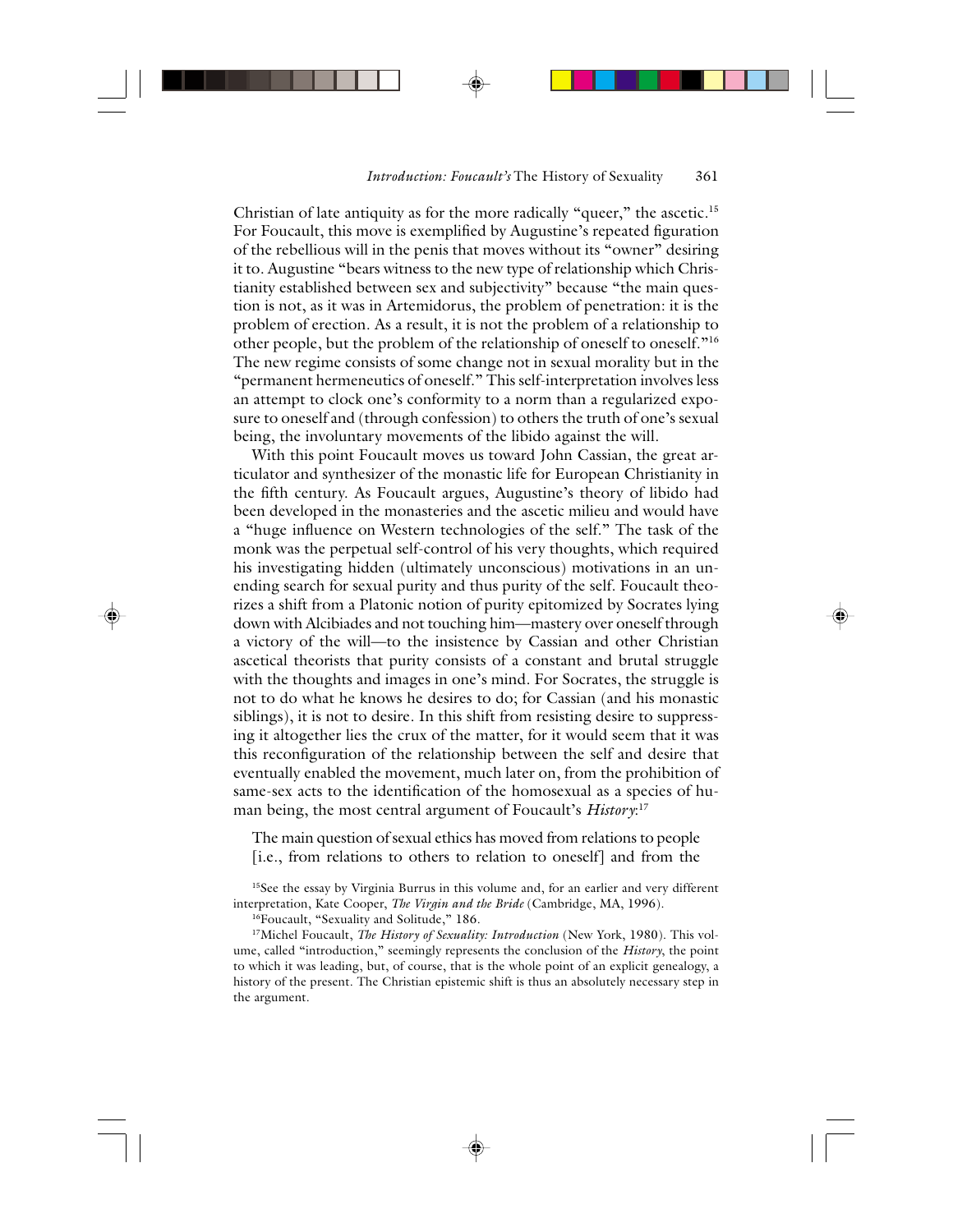penetration model to the relation to oneself and to the erection problem. Sexuality, subjectivity and truth were strongly linked together. This, I think, is the religious framework in which the masturbation problem—which was nearly ignored or at least neglected by the Greeks, who considered that masturbation was a thing for slaves and for satyrs, but not for free citizens—appeared as one of the main issues of sexual life.18

Foucault, in an elegant exemplification of his thought, identifies the growing concentration, even obsession, with nocturnal emissions and masturbation as a product of wider discursive forces.19 These are the forces that had shifted the entire self-technology from the classical penetrative model to the erectile model with its concomitant panoptical surveillance of the involuntary movements of concupiscence in the soul and in the flesh.

Oddly, and interestingly, in the end Foucault's actual reading of Cassian seems to have led him in a somewhat different direction, for rather than inscribing an absolute difference between the pre-Christian and the Christian in the history of sexuality, he writes:

These new fashions in monastic sexual mores, the build-up of a new relationship between the subject and the truth and the establishment of complex relations of obedience to the other self all form part of a whole whose coherence is well illustrated in Cassian's text. No new point of departure is involved. Going back in time before Christianity, one may find many of these elements in embryonic form and sometimes fully shaped in ancient philosophy—Stoic or Neo-Platonic, for instance. Moreover Cassian himself presents in a systematic way (how far he makes his own contribution is another question which need not concern us here) a sum of experience which he asserts to be that of Eastern monasticism. In any case, study of a text of this kind shows that it hardly makes sense to talk about a "Christian sexual ethic," still less about a "Judaeo-Christian" one. . . . The coming of Christianity, considered as a massive rupture with earlier moralities and the dominant introduction of a quite different one, is barely noticeable. As P. Brown says, in speaking of Christianity as part of our reading of the

<sup>18</sup>Foucault, "Sexuality and Solitude," 187. This point might be exemplified as well with respect to shifts in biblical meanings. For example, as presented in Genesis, the sin of Onan is relational; he sinned against his brother and his widow by spilling his seed on the ground when he was supposed to provide them with "seed." In the postbiblical ("Christian" era), however, the sin of Onan has become the sin of masturbation, paralleling Foucault's analysis of a shift from "relations to people" to "relation to oneself" at the center of a practice of sexual subjectivity.

<sup>19</sup>For a discussion of this particular monastic problem in a range of early Christian settings, see David Brakke, "The Problematization of Nocturnal Emissions in Early Christian Syria, Egypt, and Gaul," *Journal of Early Christian Studies* 3 (1995): 419–60.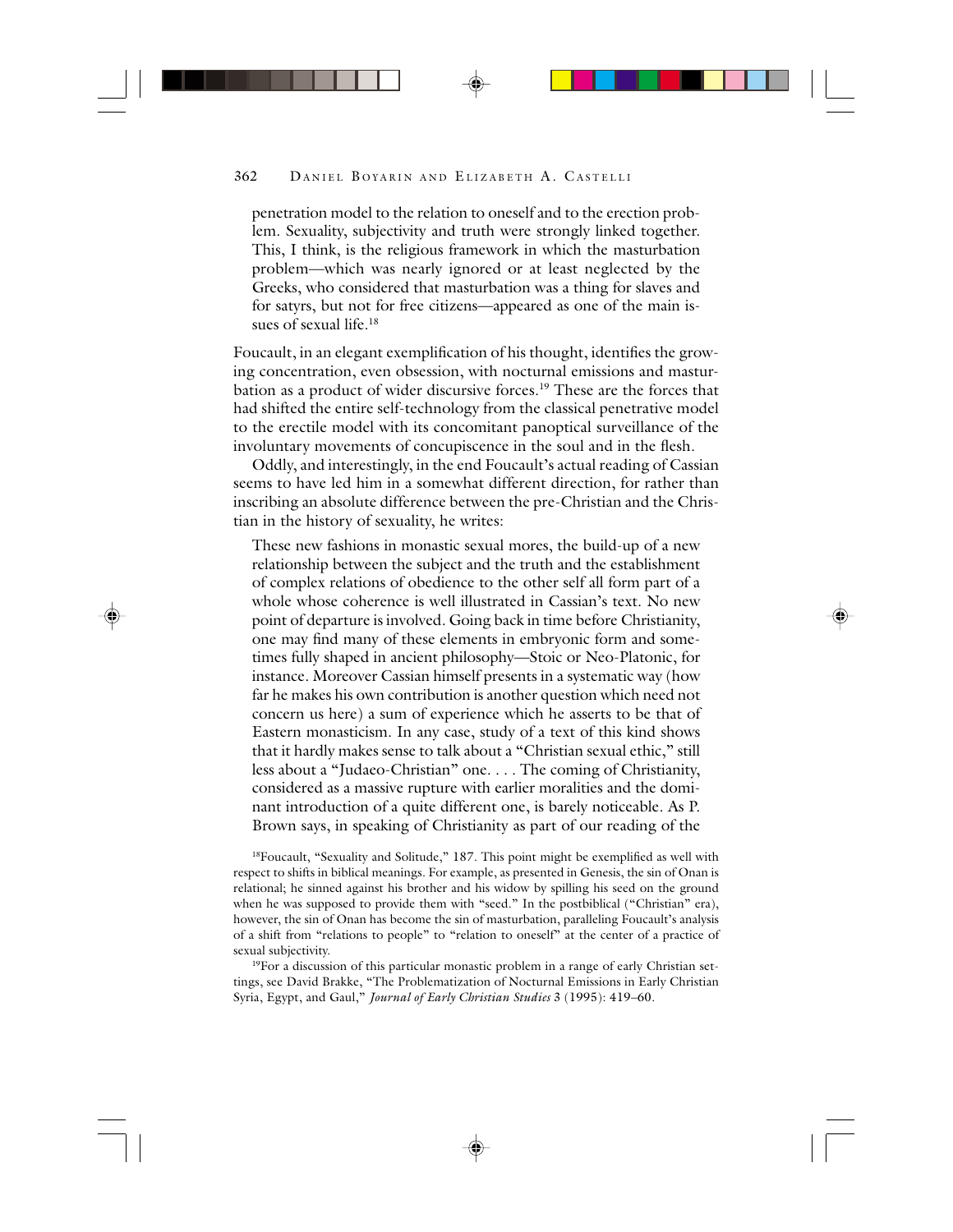giant mass of antiquity, the topography of the parting of the waters<sup>20</sup> is hard to pin down. $21$ 

Accordingly, there seems to be some tension within Foucault's own sketches for the fourth volume. On the one hand, in the former essays considered here, albeit very briefly, he is arguing for some kind of absolute—or near absolute—break between pre-Christian and Christian epistemes, while in the quotation just given, which serves as the end-point of these studies, it would seem that he claims the exact opposite. We would hardly wish to ascribe such an unthematized inconsistency to Rabbi Foucault, however, at least not within such a short space of text. This tension would seem to be the product or symptom of a larger and very productive ambiguity within the *History* itself, an ambiguity between the history of the production of that modern subject of the discourse we call "sexuality," on the one hand, and a history of interdictions, permissions, practices, and pleasures, on the other. The former might better have been called using Foucault's own Nietzschean formulation, the genealogy of sexuality,<sup>22</sup> in order to distinguish its project much more clearly from the latter, more conventional one that appears as a history of a something:

While the experience of sexuality, as a singular historical figure, is perhaps quite distinct from the Christian experience of the "flesh," both appear nonetheless to be dominated by the principle of "desiring man." In any case, it seemed to me that one could not very well analyze the formation of the experience of sexuality from the eighteenth century onward, without doing a historical and critical study dealing with desire and desiring subject. In other words, without undertaking a "genealogy." . . . In short, with this genealogy the idea was to investigate how individuals were led to practice, on themselves and others, a hermeneutics of desire, a hermeneutics of which their sexual behavior was doubtless the occasion, but certainly not the exclusive domain.23

Given this, it seems plausible to us that *The History of Sexuality* has indeed a doubled scheme, or, put otherwise, that "history" functions in two senses in that work. In the *genealogical* sense, it would seem that Christianity—or better, certain dominant Christian discourses—produced

20It would seem that Brown said "watershed."

22Michel Foucault, "Nietzsche, Genealogy, History," in *Language, Counter-Memory, Practice: Selected Essays and Interviews*, ed. Donald Bouchard, trans. Donald Bouchard and Sherry Simon (Ithaca, 1977), 139–64.

23Michel Foucault, *The Use of Pleasure*, vol. 2 of *The History of Sexuality*, trans. Robert Hurley (repr. ed.; New York, 1986), 5.

<sup>21</sup>Michel Foucault, "The Battle for Chastity," in *Religion and Culture*, ed. Carrette, 188–97, quotation at 196–97.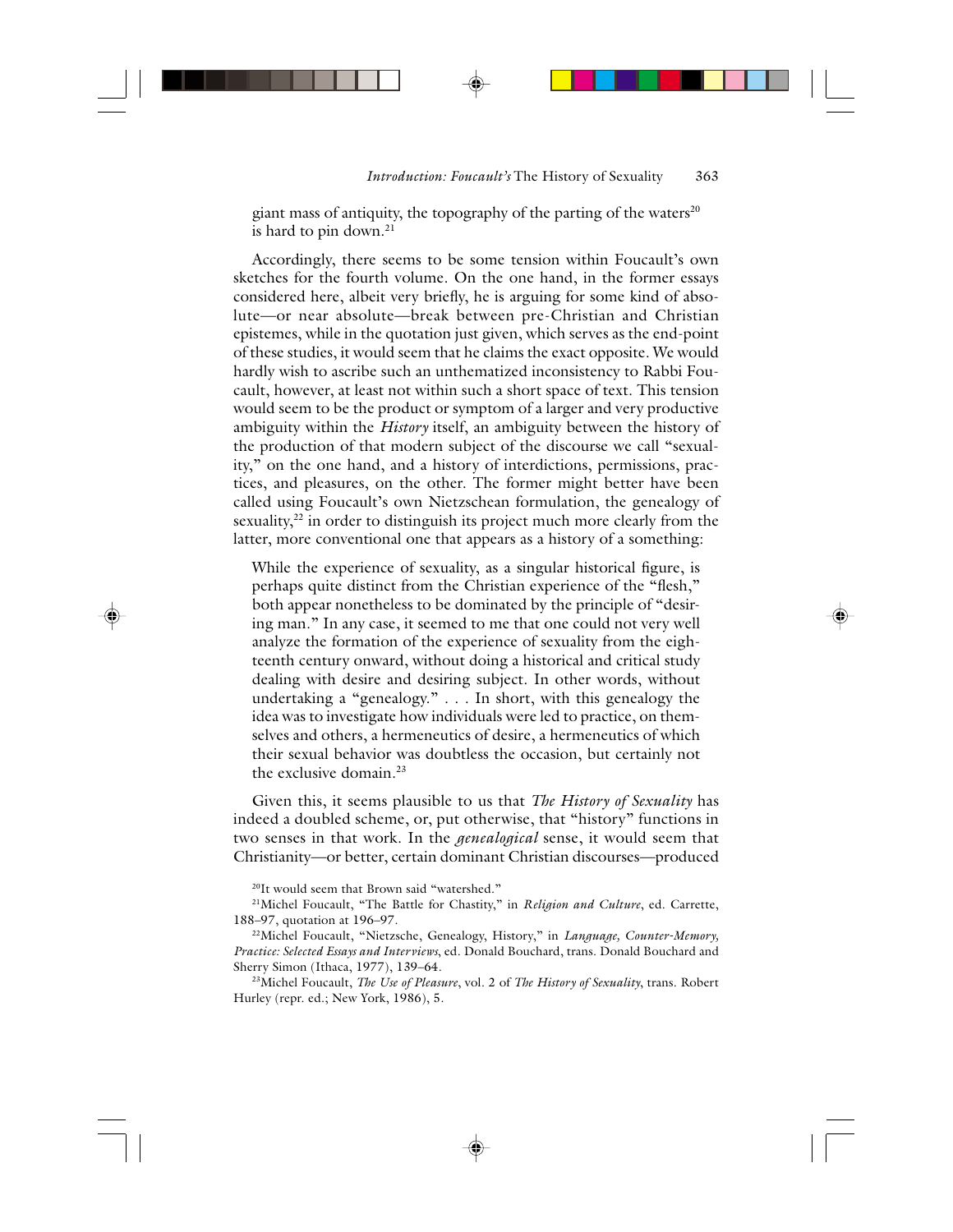a decisive paradigm shift or epistemic break that was a necessary step on the way to "sexuality." In the *historical* sense, the break, if there was any at all, was evolutionary and not revolutionary. At another level, we might wish to locate this very strain in the inner stress produced in the subject of a sexuality who, nevertheless, calls his own subjective experience into question.<sup>24</sup> Perhaps even better, rather than seeing a site of tension here, we simply have a richer sense of what the Foucaultian historiographical project always was: not only the record of epistemic shifts and breaks but also the inscription of deep continuities within cultural development. Although Foucault's interest was always—even in the three volumes of *The History of Sexuality*—oriented toward the break that constituted modernity, as his writing developed we see more and more of the switchbacks and shifts along the way. Where others have seen continuous development, Foucault sees a *longue durée*; and where others have seen no change at all, Foucault surprisingly locates the movements of epistemes. Furthermore, this understanding of the Foucaultian project opens a space for research that is precisely local and specific, research that breaks open the paradigm of a Judeo-Christian sexual ethic, investigating the local and specific histories, the minor narratives, of particular Jewish and particular Christian sexual ethics. In other words, we suggest, against some other readers of Foucault, that *The History of Sexuality* comprises two noncontradictory but tensely articulated projects— projects that are continuous with Foucault's own prior work, in which the subject is a function of an enunciation.

We shall begin, however, by setting up the Judeo-Christian precisely as a problematic. Foucault's *History*, as we have already mentioned, makes virtually no mention of the "Jews" or of the products/texts of Jewish

24See David M. Halperin, "Is There a History of Sexuality?" *History and Theory* 28 (1989): 257–74. See also "something about the idea of writing a history of sexuality, or perhaps something within the discourse of sexuality itself, undermined the project of writing such a history and made it impossible to carry it out" (Black, 43-44). We would question, however, any attempt to situate that "failure" as falling in the gap between *The History of Sexuality: Introduction* and *The Use of Pleasure*. It will be obvious why it is impossible for us to accept, for instance, the following formulation: "The original project was a failure not because Foucault's interests changed but because his project was based on the mistaken belief that he could take the sex out of sexuality, that he could treat sexuality as a separate discursive phenomenon apart from an ethics of the self, on the one hand, and an erotics of the imagination, on the other. One could not simply transpose a specifically modern discourse of sexuality into the past, or even compare ancient and modern sexual attitudes" (ibid., 59). There seems to be no moment in the *Introduction* or in the latter volumes that suggests that such was Foucault's conception of his project at any time. A *productive* tension nevertheless remains, precisely because "the twentieth-century sexual historian simply [could not] turn his back on the present and ignore the specific disciplinary and technological features of sexuality in his time—the private fantasies of the individual discovered by psychoanalysis."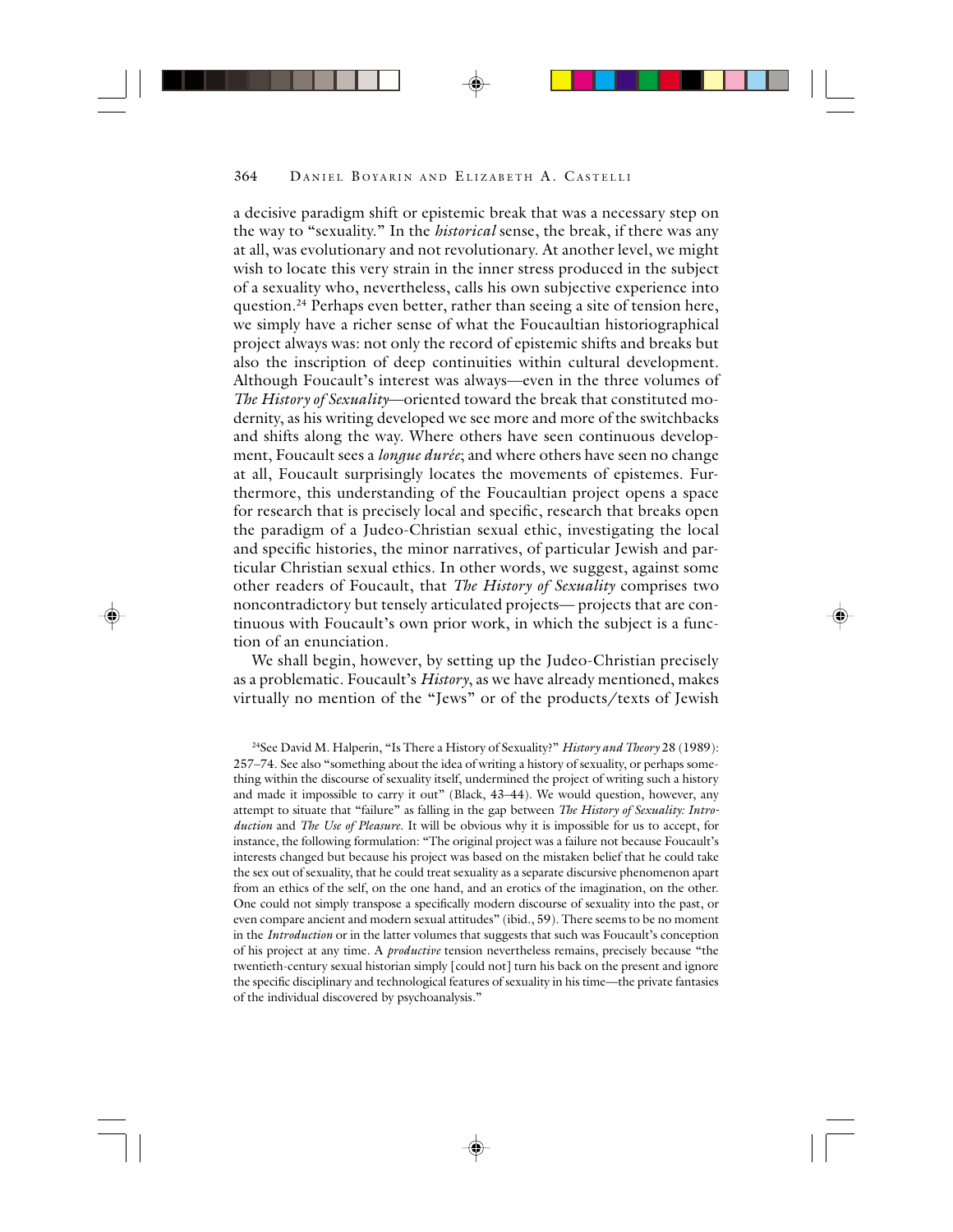cultural history. This is not an ethical complaint against Foucault. It could only be such a complaint if one were to understand the *History* as a history of the vicissitudes of an already existing object, "sex" perhaps, and not a genealogy of the coming into discourse of "sexuality." One way that we might articulate this further would be to suggest that the "other voices" that Foucault seeks to expose in his second and third volumes are indeed those of "others" and to insist that we not read the elite males of Greece and Rome as people like us dressed up in togas. Of course, this does invite other scholars, in a kind of necessarily infinite regress, to follow in Foucault's wake by seeking to hear the otherness of other voices in antiquity.

We suggest, therefore, that some of the critique of Foucault's *History* comes from mistaking his discourse for another. There is no question that Foucault's project is a genealogy through the male line, as it were, of particular present masculinist discourses of control of large populations (sexuality). There is a compelling feminist concern that the way that Foucault framed his project around dominant discourses might well produce the unsalutary effect of simply reinscribing the values embedded in these discourses and thereby providing little ground for subverting or critiquing them or, indeed, for imagining that there were historical subjects capable of forms of agency outside of these overarching discourses. However, one might keep in mind a central tenet of Foucault's theory of power, which holds that every power relation implies the presence of resistance. Moreover, another way of reading Foucault's genealogy is to understand that the discourse of sexuality Foucault uncovers is itself a mode of occlusion and therefore the most salient site for critique. The degree to which Foucault's genealogy is successful resides precisely in its capacity to render visible the occlusions for which some critics have blamed him. Such a reading emphasizes that the history of sexuality is a genealogy of the discourses that produce and constrain desiring subjects, not a history of "sex" as a transhistorical given. Insofar, however, as the history of sexuality is understood as the history of an object called sexuality through time, then both critiques come into play.

One might also, by analogy, recall Foucault's work on other subjectivating discourses such as his history of madness. In this work, Foucault does not attempt a historical account of something eternal called "madness," which would, therefore, require him both ethically and intellectually to attend to the experiences of the "mad" as well. Instead, he undertakes to render visible the history of discourses that led up to the modern, hegemonic, oppressive discourse of psychiatry. We can understand his "history of sexuality" to be performing a similar kind of work. Although we acknowledge the potential danger embedded in Foucault's project that some feminists have diagnosed, we align ourselves with a feminist reading of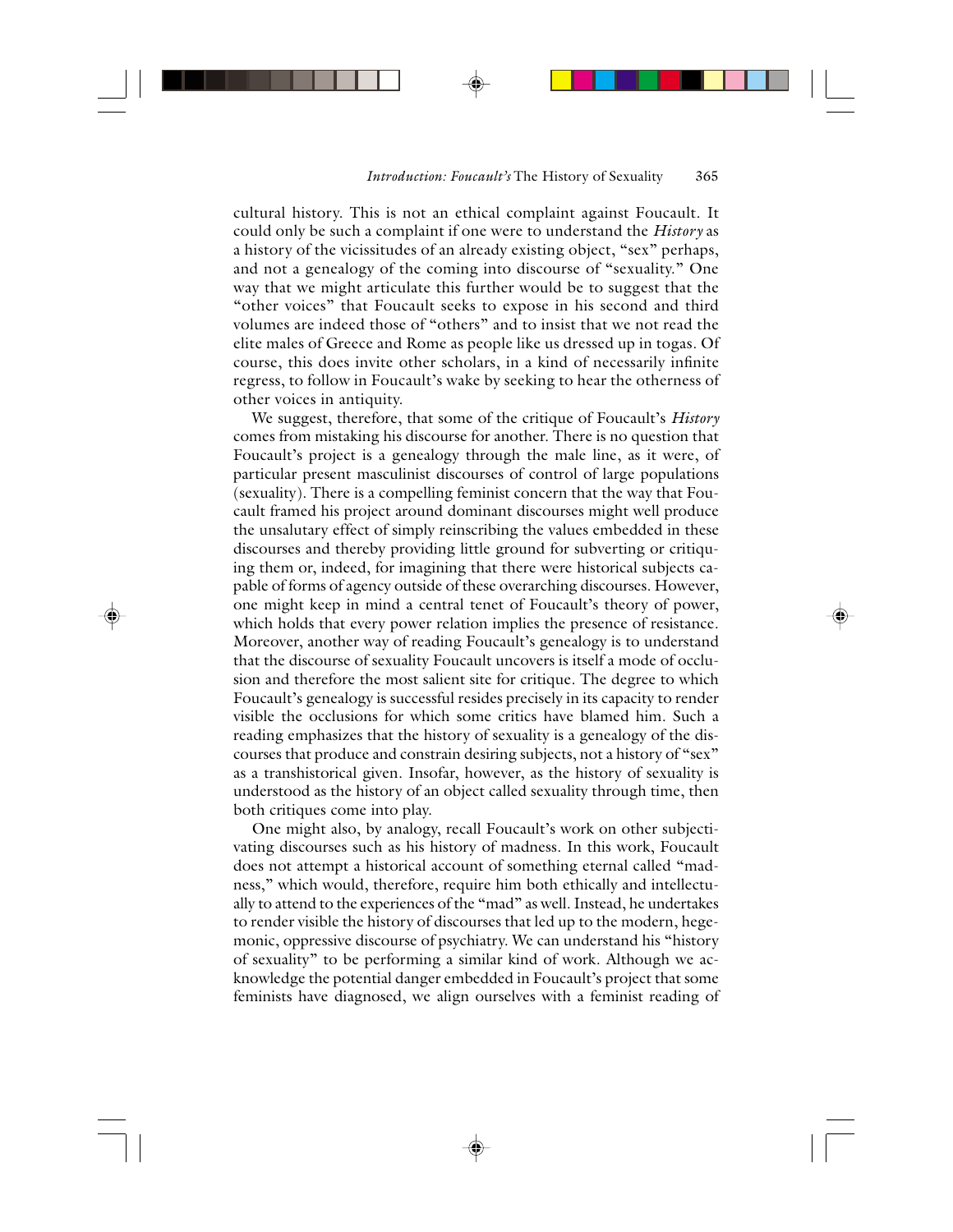Foucault that appropriates his genealogies of dominant discourses in the service of challenging their supremacy.<sup>25</sup>

The occlusion of Jews from Foucault's work is, thus, we claim, not an ethical problem, though it may in fact constitute an empirical problem for the genealogy itself. Insofar as Foucault claims certain moments of causality or even of nonfactitious co-occurrence in his history, then possible counterexamples from Jewish cultural history (and we privilege Jewish here over, for instance, Chinese, solely because the Jews lived and wrote within the same historical contexts as early Christians) might put into question some of the central claims of Foucault's genealogies.

Here is an example: Foucault, as we have seen, built much of his argument in the fragments of the fourth volume on the growing preoccupation in monastic circles of the late fourth and early fifth centuries with masturbation and nocturnal emissions. Foucault argues that this represents a shift from a relational sexual ethic to a hermeneutics of the self centered around sex, a hermeneutics that, on our reading, paves the way for the ultimate production of the discursive regime of sexuality.<sup>26</sup> However, it should be noted that a similar obsession with masturbation developed among the rabbis during approximately the same centuries and

25See Lin Foxhall, "Pandora Unbound: A Feminist Critique of Foucault's 'History of Sexuality,'" in *Rethinking Sexuality*, ed. Larmour, Miller, and Platter, 122–37; Amy Richlin, "Foucault's *History of Sexuality*: A Useful Theory for Women?" in ibid., 138–70. We disagree with the statement that Foucault made either of the primitive mistakes of "taking [the products of a dominant masculine ideology] literally" or of "construing the part for the whole" (Foxhall, 123). Foucault is *not writing about the lived reality of Greek society* but about the prehistorical (that is, prior to the invention of sexuality) development of discourses that lead into the modern, masculinist, power-laden discourse of sexuality. We suggest that in part this misprision of Foucault's project is the result of the gap in the published record of the crucial fourth volume, the available fragments of which render the design clearer. The problem is clearly foregrounded in Richlin's comment that "what looks to a philosopher like Foucault's 'late work on ethics' looks to me—and other classicists—like Foucault's late work on Greece and Rome" (138). We think it is easy to see why classicists and others would read Foucault's last work in this fashion, but it may not be the most useful way of reading him, and it may not align easily with his own contextualization of the work. From this perspective the claim that "Foucault's aim, as set out in the first volume of the *History*, is a much narrower one than the title of that series would lead the reader to expect" (ibid., 142) assumes the very opposite of Foucault's argument.

Feminists and feminist classicists are by no means of one mind on these questions, as the sources cited in note 7 above make clear. See also Page duBois, "The Subject in Antiquity after Foucault," in *Rethinking Sexuality*, ed. Larmour, Miller, and Platter, 85–103.

<sup>26</sup>We would argue that this makes Foucault a better historian than he is usually taken to be, for his epistemic breaks seem less mysterious on this reading. In a sense, Foucault is operating in one aspect of a structuralist paradigm on this reading; cumulative incremental shifts build in a certain direction until finally there is a restructuring of the whole system, but when that restructuring occurs, it is sudden and total. Insofar as the epistemic break that Foucault argues for took place in the eighteenth or nineteenth century, it is not surprising, then, to find that the earlier preparations were more gradual and continuous in nature.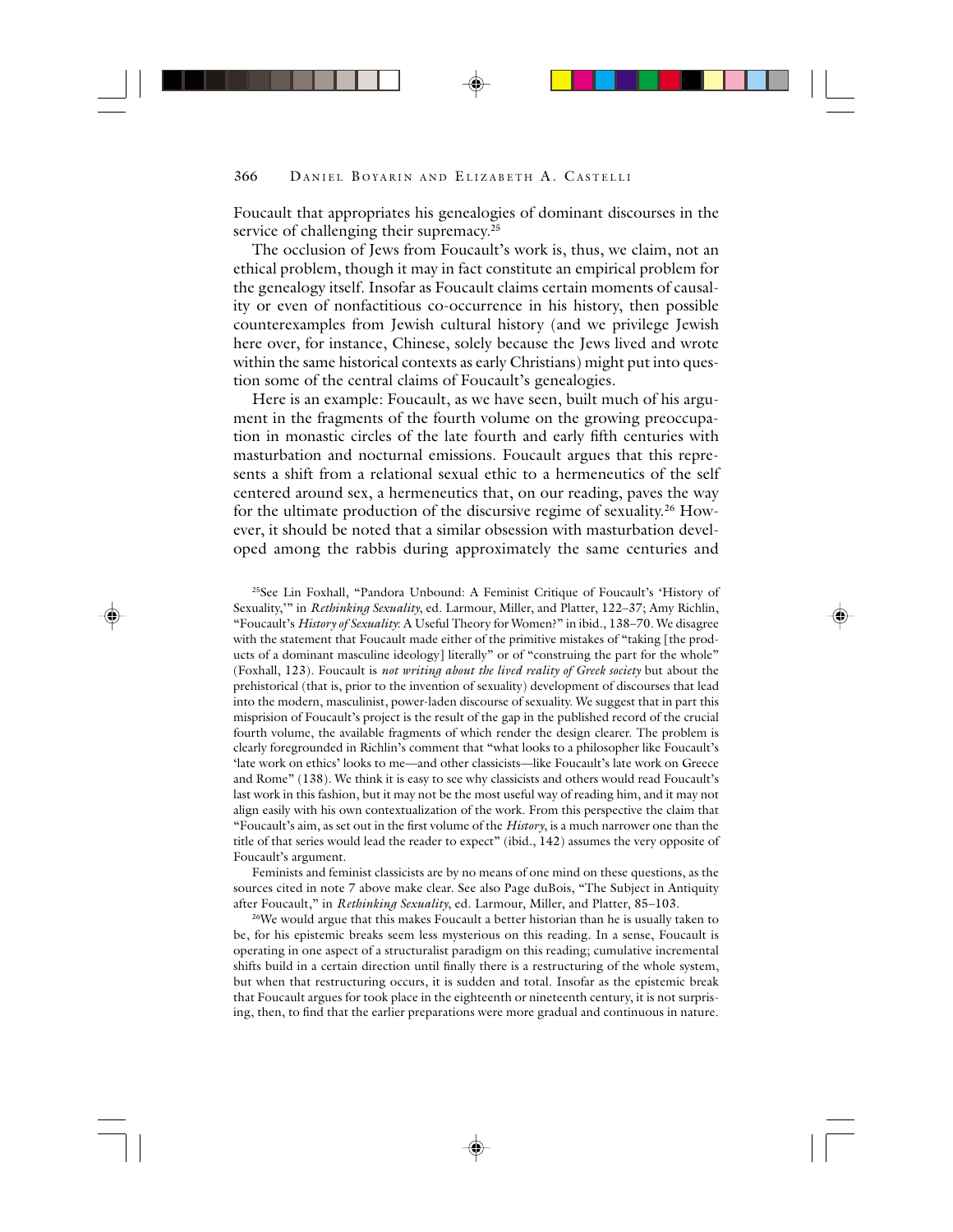seemingly without the beginnings of a hermeneutics of the self.<sup>27</sup> Foucault is right, we think, to look for the meanings of the histories of sexual mores in broader sociocultural developments, but how would consideration of the rabbinic material have forced him to modify his explanatory mechanisms? Similar arguments could no doubt be made about the ways that the inclusion of Greek and Roman women in the narrative might have led to a modification of some of Foucault's specific points. Page duBois, for example, has provided us with a useful critique of Foucault's *History* that proceeds from a sound reading of his project, writing, for instance, that "Foucault's argument in *The Use of Pleasure* is that the very notion of sexuality as a category must be put into question."28 However, here too there are grounds for demurral. DuBois writes of Foucault's nondiscussion of Sappho (seventh century B.C.E.): "There was radical change, particularly in Athens, between the seventh and fifth centuries B.C.E. But—and I believe this is a very important issue—the methodological decision to discuss only classical culture is *significant*, not inevitable or self-evident. It turns 'the Greeks' into our ancestors, visibly devoted to misogyny and the control of women and their desires."29 But, of course, this is the whole point of a genealogical exercise, to uncover "our ancestors," or perhaps, at any rate, "their ancestors," the ancestors of those who oppress "us." That said, duBois contributes a fascinating and important reading of how the suppression of Sappho is constitutive of the very discourse of the use of the pleasures that Foucault treats and convinces us that a reading of Sappho would have led to a richer and deeper understanding of the men of the classical period as well. As duBois writes, "In my view, the most compelling feature of Foucault's volumes on the ancient world concerns his delineation of the gradual production of a desiring subject, a masculine ethical and philosophical subject, through the medium of prescriptive philosophical texts. His is a descriptive account of a culture radically different from our own, a version flawed, in my view, principally by its failure to take into account dialectically what the 'quadrithematics of austerity' displaced."30 DuBois goes on to articulate

27Michael L. Satlow, "'Wasted Seed,' the History of a Rabbinic Idea," *Hebrew Union College Annual* 65 (1994): 137–75.

28DuBois, 86.

29Ibid., 88. Interestingly, only two pages after berating Foucault for writing of the relations of persons to "their wives" and remarking that not everyone has a wife (has anyone who has made this charge against Foucault paid attention to the fact that he too was not the marrying type?), duBois also adopts rhetorically the stance of the sources that she treats, "our ancestors devoted to the control of women."

<sup>30</sup>Ibid., 89. Might we not discover some of the archaic roots of the thematics of austerity in a thematics of scarcity as discussed by Froma Zeitlin, "Signifying Difference: The Case of Hesiod's Pandora," in *Playing the Other: Gender and Society in Classical Greek Literature* (Chicago, 1996), 53–86?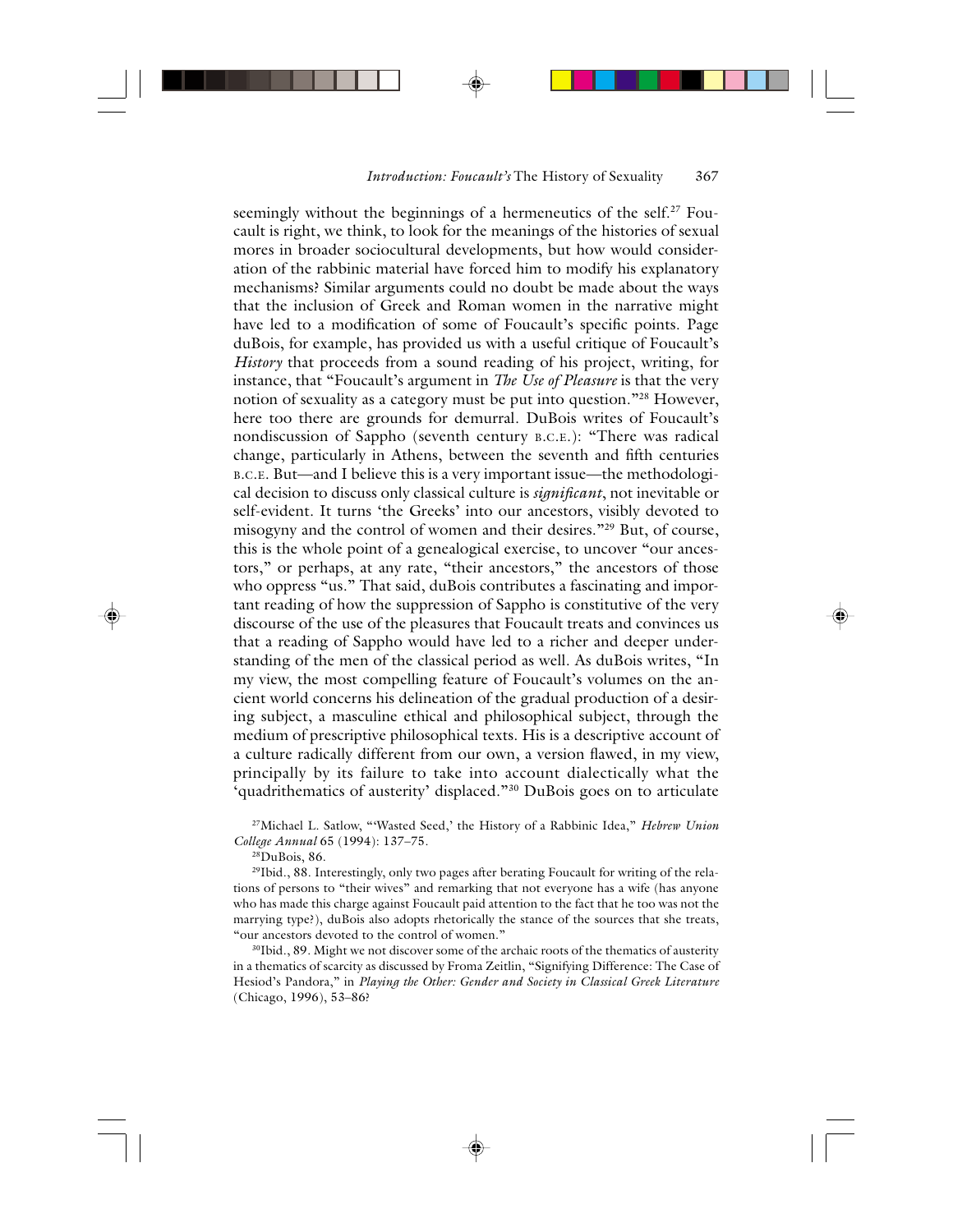lucidly just how Foucault's *History* has been useful for her, indeed, the ways that it is a "revelation," one that makes possible her own reading of Sappho,<sup>31</sup> at the same time that she demonstrates how the occlusion of the female subject of desire distorts Foucault's picture, or, better put, how Sappho's inclusion would make the text richer and more nuanced with respect to Foucault's own problematic and not some other one entirely.

This should not be taken, however, as an argument that Foucault should have done that or could have done that but rather as a present intervention in the future of this discourse. The time has come to begin this work. Although the essays included in this issue are not (nor were they invited to be) explicitly positioned with respect to the Foucaultian genealogy of sexuality, this is the context in which we have chosen to frame them together, as interestingly and crucially raising some of the questions of where a reconfigured sense of the fourth volume might lead. Despite Baudrillard's claim that Foucault is a mythmaker and only his epigones are concerned about "truth," the question of the usefulness of Foucault's particular myths for the interpretation of late antiquity remains open and compelling. Obviously, this is quite different from treating Foucault as if he were writing the kind of history that most of us—and most work in this journal—perform; in other words, the question here is not whether Foucault is "right" but how his problematic opens us up to new work, such as the studies contained in this issue.

Far from seeing a shift toward a hermeneutics of the self, Dina Stein proposes in her essay that "rabbinic literature is a cultural production in which social identities are negotiated and renegotiated." These "identities" are not of individuals but of social groups—the Jewish people, the rabbis. In studying a group of rabbinic narratives about Rabbi (Judah the Prince, patriarch of the Jews of Palestine in the late second and early third centuries) and his anonymous maidservant, Stein works directly with Foucault's idea that relations of power are immanent in all relations. In a remarkable reading of these narratives, she argues that the figure of the female slave of Rabbi is productive of a self-reflexive critique of the lack of rabbinic self-reflexivity. Like Foucault, who saw the difference between antiquity and modernity in the figure of Artemidorus's dream interpretation, in which sex is a cipher for relations of power (and not the opposite, as it is in our own dream interpretation), Stein reads the narrative of sexual resistance on the part of Rabbi's maid as signifying the rabbis' suspicious take on their own hegemony over self, others, and especially language. In sum, while Foucault claims that the late ancient (i.e., Christian) discourse of (pre)sexuality is implicated in a partly new hermeneutics of the self, Stein sees the parallel developments within the rabbinic texts as part and parcel of a multivalent reflection on language and discursive power.

31DuBois, 90.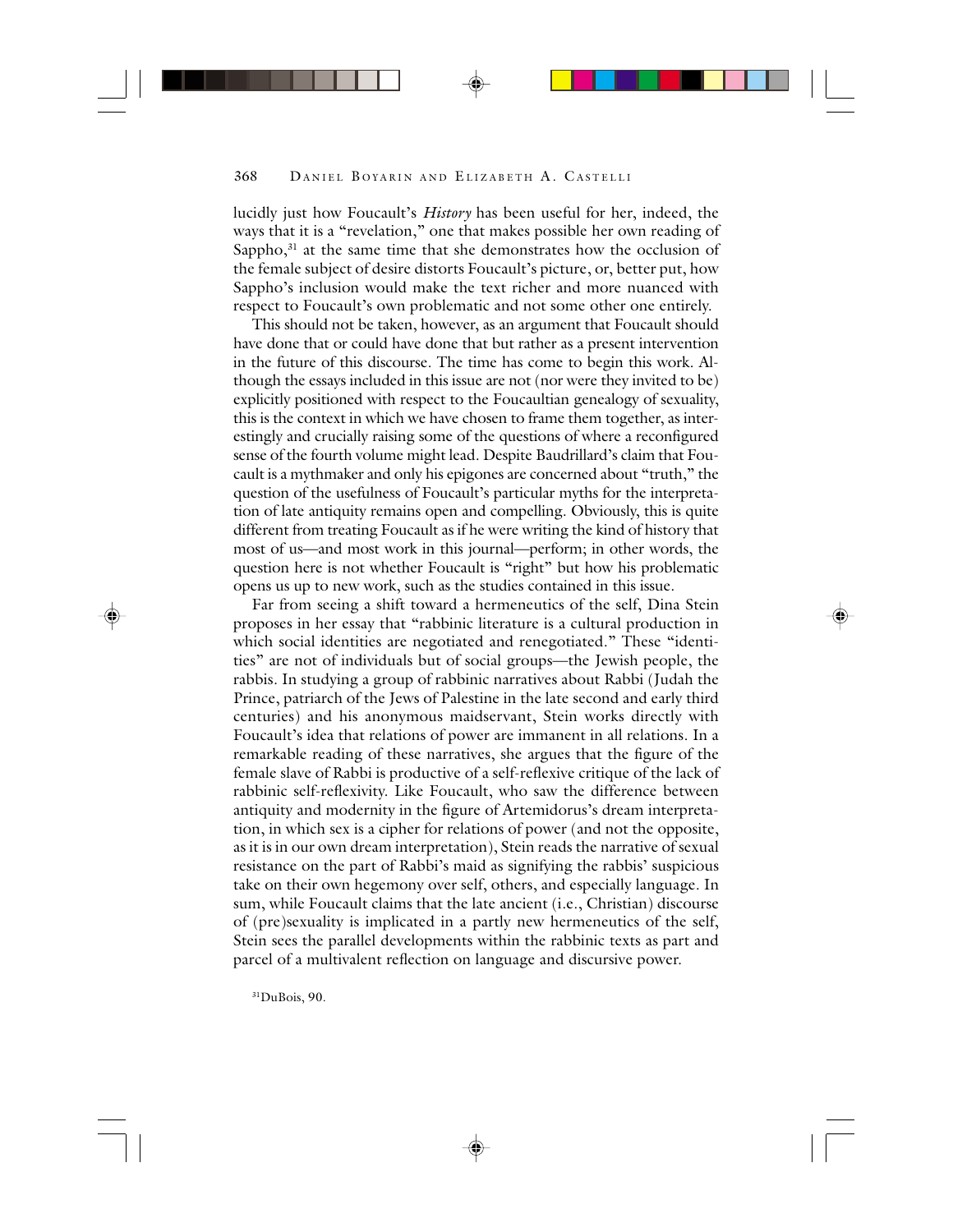Charlotte Elisheva Fonrobert examines similar rabbinic discourses of sexuality in order to articulate what the rabbis themselves understood to be Jewish identity. Her central question is whether, by exploring the available evidence for women's subjectivity, we might be able to construct a better genealogy of rabbinic power as well as begin to treat women as subjects of history. Fonrobert seeks to accomplish this goal by exposing the mystifications within the rabbinic genealogy of their own authority. Through a careful reading of selected rabbinic and contemporary texts that address menstruation and sexuality, Fonrobert teases out some knowledge of the ways that women's religion in the third century might have contested, inter alia, the male constructions of "Jewish" and "Christian" entities and identities.

Jill Gorman considers her essay to be part of the work of a "historian of ancient sexuality," hence clearly outside of the *general* Foucaultian inquiry. At the same time, she situates her work explicitly within a *specific* Foucaultian project, the one that allows for different Christian sexual ethics to operate at the same time. Gorman discusses a fourth-century Christian text that inscribes female-female desire within the structure of an already-queered Christian novelistic tradition within which *queer* desire is the heterosexual, celibate desire of a woman for a man (typically an apostle). Reading the *Acts of Xanthippe and Polyxena* (*AXP*) as a revision of the second-century romance of Paul and Thecla, Gorman notes that it is the celibate but highly eroticized desire of two women for each other that is the center of the novel's plot. At the same time, Gorman argues that the "instances of male intrusion into female relationships provide evidence of the desire of the *AXP*'s author to unsettle and control the female samesex bonds the narrative has produced." Paradoxically and compellingly, Gorman understands the rewriting of the story of Paul and Thecla's malefemale celibate Eros in the female-female celibate Eros of Xanthippe and Polyxena to be the *less* queer, more policed version of the story, one that might have served as propaganda against the pseudomarriages of male and female ascetics in the fourth century. Gorman argues that the author of this text attempted to contain the potentially subversive effects of the earlier *Apocryphal Acts* while, possibly, unaware of the potential subversion implied in this new narrative.

A more directly queer study is that of Virginia Burrus, who treats the three famous hagiographies of Jerome as an instance in the production of a "new" Christian desiring subject, along the lines of Foucault's Cassian (Jerome's contemporary) but quite different in substance. In a very Foucaultian move, Burrus sees in the discourse of celibacy an incitement to and enactment of desire that are rather different from Foucault's Cassian. Positioning the typology of the three texts as "gay," queerly heterosexual, and bisexual, Burrus queers sexuality, thus inscribing the inescapability of that discursive regime. Rather than highlighting the shift toward a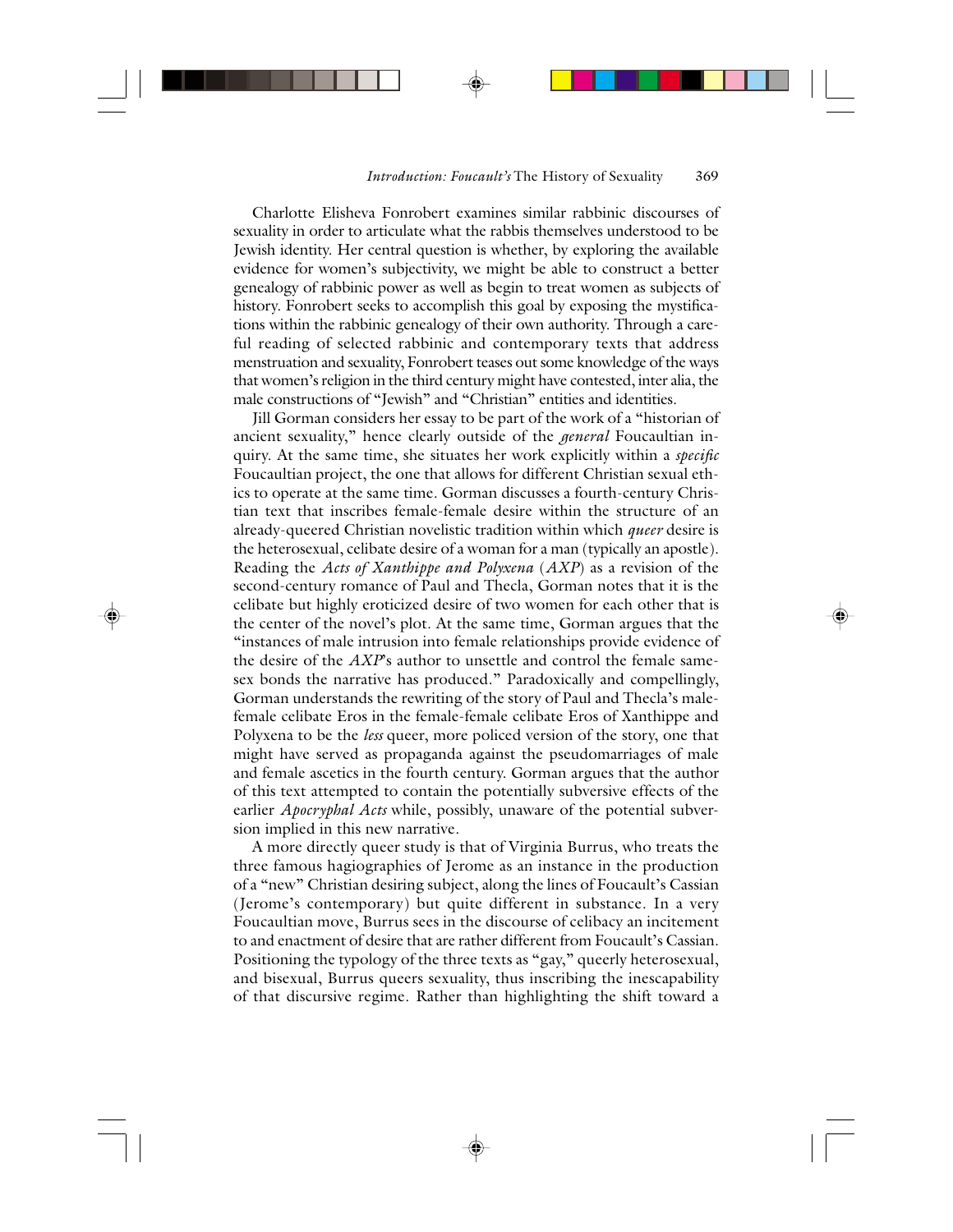confessional subjectivity, Burrus focuses on the developing "power of fantasy to shape—and reshape—a human life." The first text that she focuses on is an autobiographical confession but a fantasmatic one. Like the author of the *AXP*, Jerome uses the novelistic genre, but he does so to develop a new kind of textuality, the fitful beginnings of Christian hagiography that leave the reader "with the impression of an ongoing, even restless experimentation at work in these texts." In her reading of the first of Jerome's saints' lives, the *Life of Paul the Hermit*, Burrus suggests that "its interruptive and repetitive narrativity contributes to the (paradoxical) work of psychic deformation, restlessly resisting the fixation of 'identity.' It contributes thereby to the purification of desire, to the production of a queerly pure desire—a desire whose end of selfdissolution turns out to be no end at all." Although it is the way that these texts dramatize the development of a new Christian subjectivity through their discourses of desire that renders them grist for the Foucaultian mill, there is also, as Burrus makes clear, an element of the more purely queer in their erotic content. While the first of these narratives presents the love of two old men for each other in romantic and eroticized terms, in the next of the Hieronymian lives, *On the Captive Monk*, we find an even queerer narrative of sexless desire between a married monk and his bride. In the third of these texts, *The Life of the Blessed Hilarion*, Burrus claims and shows that "it is precisely by playing at generic conventionality that Jerome achieves his queer results."

In his essay on love magic in Coptic Egypt David Frankfurter investigates the involvement of monks not only with their own desiring "selves" but also with the complications of desire among the worldly in late ancient Egypt. Frankfurter's narrative of a magic spell in which a young woman was transformed into a mare and then back to a woman also relates to "a social dilemma in late antique Egypt." Here too—as indeed in most of the essays in this collection—we find the erotic deeply intertwined with questions of identity and social change. An intriguing connection between several of these essays is the way that apparently different discourses such as ascetical theory and practice, on the one hand, and erotic magic spells, on the other, are similarly (in Frankfurter's formulation) "dealing with ritual attempts to disentangle women, and often men as well, from tightly enmeshed family environments."

In the closing essay, David Brakke explores the function of the "Ethiopian demon" within the very monastic literature that Foucault considered so pivotal. While Brakke invokes (and is informed by) Homi Bhabha's work on stereotypification and the production of subjects in the colonial framework, he makes the Foucauldian move of seeing "the seemingly repressive aspect of ascetic behavior [namely, its 'Ethiopianization' of demons] within a creative program intended to produce 'a new subjectivity.'"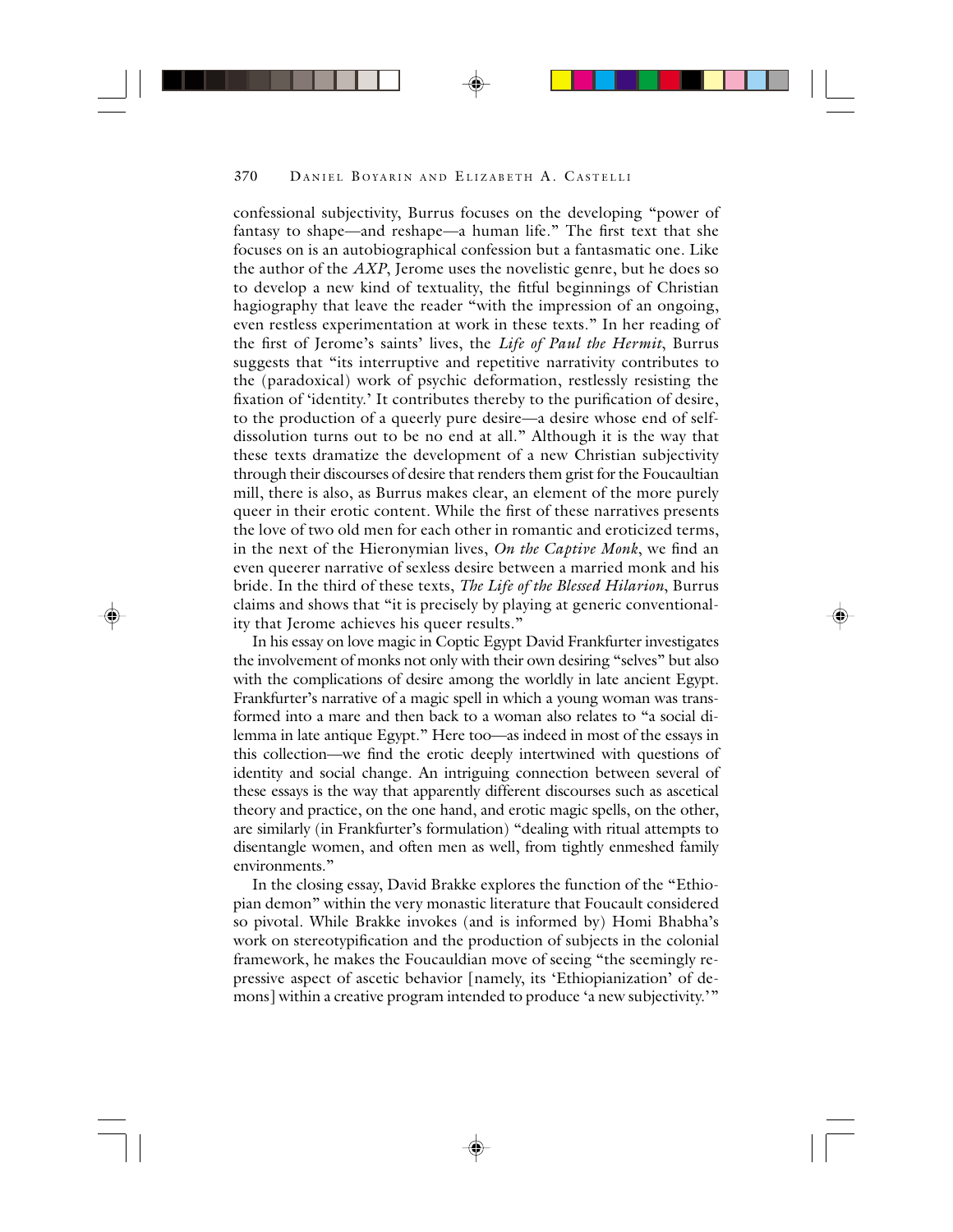Brakke, moreover, conducts his investigation as a study of the eroticized guide-disciple relationship upon which Foucault had so concentrated in the essays considered at the beginning of this introduction, the relationship that constituted a primary site in which "speaking of one's sexuality produced knowledge of the self." Working within the Foucauldian paradigms of research, Brakke, by extending the literary reach of the inquiry, contributes important correctives and supplements to Foucault's paradigm. In his fascinating study, Brakke articulates relationships among the blackness of the Ethiopian demon, his stereotyped hypersexuality, and questions of "paganism," heresy, repentance, and conversion that were at the heart of the production of Foucault's own new Christian subjectivity. As in Burrus's essay, the very celibate asceticism of the new monastic movements within Christianity in the fourth and fifth centuries is understood as an integral part of the history of the desiring subject, as indeed an incitement to multiple forms of desire, queer desires. Strikingly, Brakke shows through his analysis that encounters with Ethiopian demons almost always indicate within the monastic literature a point of crisis in the homoerotic attachment of disciple to master.

Taken together, the essays collected in this special issue of the *Journal of the History of Sexuality* offer examples of how the challenges of Foucault's *The History of Sexuality* have been taken seriously by scholars working closely with late ancient Jewish and Christian sources. These are obviously not the essays Foucault himself would have written, and the authors themselves engage and contest Foucault's ideas in quite different ways. Each essay, in its own fashion, invites its readers to consider the continuities and discontinuities, the paradoxical strangeness and familiarity of the late ancient world from the vantage point of the present. We hope that these essays contribute to a deepening and complicating of Foucault's project and legacy *and* to the ongoing, collaborative work of writing and debating the history of sexuality—and *The History of Sexuality*.

We would also like to add a note of thanks to a number of people whose time, energy, expertise, and hard work have made this special issue possible: the contributors, the scholars who graciously served as anonymous reviewers, and the editors of the journal.

## ADDITIONAL SUGGESTED READING

When deciding to prepare this special issue, it occurred to the guest editors and the editors that many regular readers of the *Journal of the History of Sexuality* might not be familiar with the existing scholarship on the history of sexuality in classical and late antiquity and in Judaism and early Christianity. Therefore, we have drawn up a brief supplementary bibliography to accompany the material cited in the footnotes to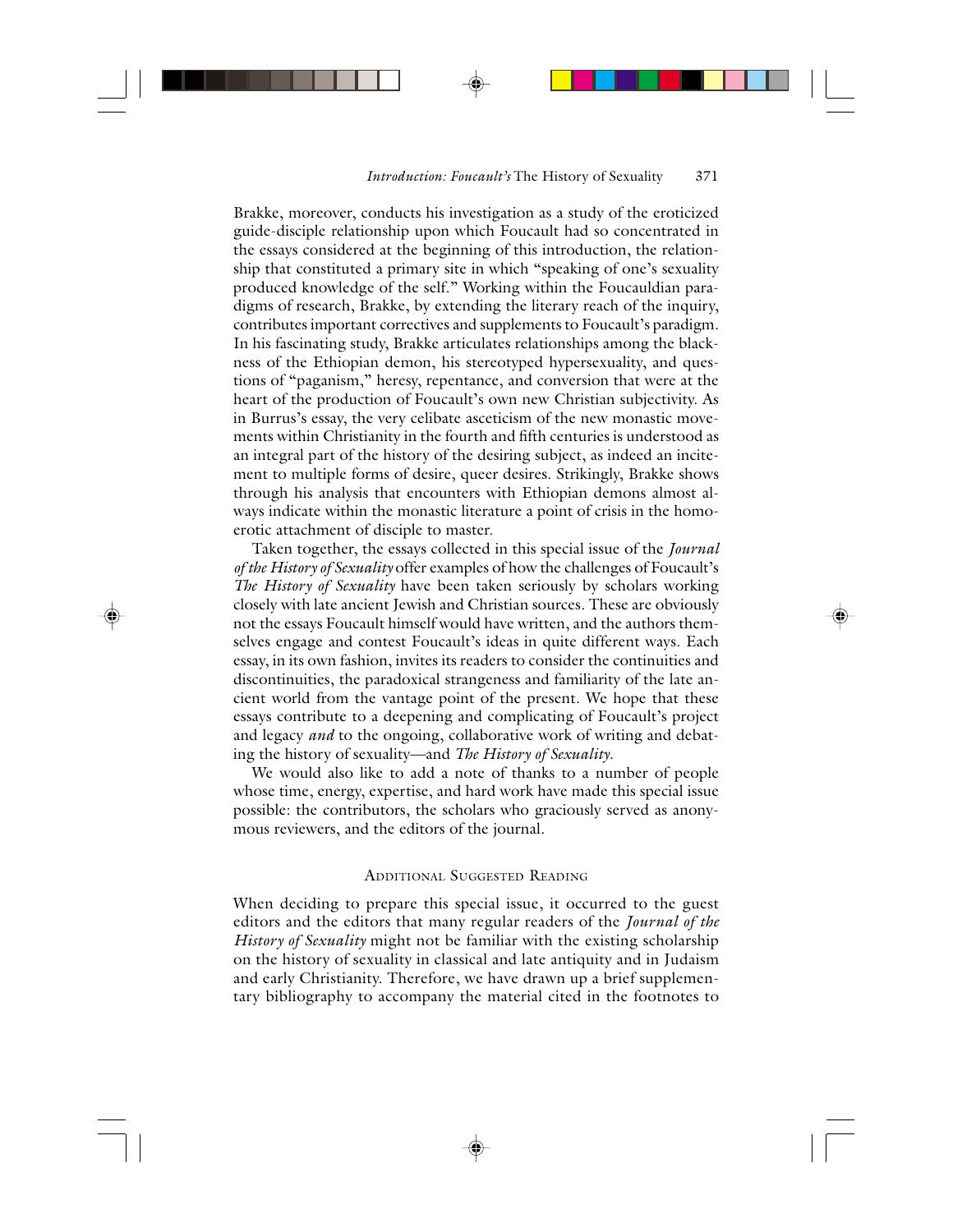the introduction to this special issue. Obviously, this is an incomplete list, but it provides some guidance for readers who are interested in reading more.

- Boswell, John. *Christianity, Homosexuality, and Social Tolerance: Gay People in Western Europe from the Beginning of the Christian Era to the Fourteenth Century*. Chicago: University of Chicago Press, 1990.
- Boyarin, Daniel. *Carnal Israel: Reading Sex in Talmudic Culture*. Berkeley: University of California Press, 1993.
- Brooten, Bernadette J. *Love Between Women: Early Christian Responses to Female Homoeroticism*. Chicago: University of Chicago Press, 1996.
- Brown, Peter. *The Body and Society: Men, Women and Sexual Renunciation in Early Christianity*. New York: Columbia University Press, 1988.
- Cameron, Averil. "Early Christianity and the Discourse of Desire." In *Women in Ancient Societies: An Illusion of the Night*, ed. Léonie J. Archer, Susan Fischler, and Maria Wyke, 152–68. New York: Routledge, 1994.
- ———. "Redrawing the Map: Early Christian Territory after Foucault." *Journal of Roman Studies* 76 (1986): 266–71.
- Cartledge, Paul. "Getting/After Foucault: Two Postantique Responses to Postmodern Challenges." In *Gender and the Body in the Ancient Mediterranean*, ed. Maria Wyke, 194–98. Malden, MA: Blackwell, 1998.
- Castelli, Elizabeth A., ed. "Lesbian Historiography Before the Name? A Forum on Bernadette Brooten's *Love Between Women: Early Christian Responses to Female Homoeroticism* (Chicago: University of Chicago Press, 1996)." *GLQ* 4 (1998): 557–630.
- ———. "Virginity and Its Meaning for Women's Sexuality in Early Christianity." *Journal of Feminist Studies in Religion* 2, no. 1 (1986): 61–88.
- ———. "Will It Be a Same-Sex Union? A Forum on John Boswell's *Same-Sex Unions in Premodern Europe*." *GLQ* 3 (1996): 289–99.
- Clark, Elizabeth A. "Foucault, the Fathers, and Sex." *Journal of the American Academy of Religion* 56 (1986): 619–41.
	- ———. *Reading Renunciation: Asceticism and Scripture in Early Christianity*. Princeton: Princeton University Press, 1999.
- ———. "Sex, Shame, and Rhetoric: En-Gendering Early Christian Ethics." *Journal of the American Academy of Religion* 59 (1991): 221–45.
- Clarke, John C. *Looking at Lovemaking: Constructions of Sexuality in Roman Art, 100 B.C.–A.D. 250*. Berkeley: University of California Press, 1998.
- Cohen, David, and Richard Saller. "Foucault on Sexuality in Greco-Roman Antiquity." In *Foucault and the Writing of History*, ed. Jan Goldstein, 35–59. Oxford: Blackwell, 1994.
- Davies, Margaret. "New Testament Ethics and Ours: Homosexuality and Sexuality in Romans 1:26–27." *Biblical Interpretation* 3 (1995): 315–31.
- Detel, Wolfgang. *Foucault und die klassische Antike*. Frankfurt am Main: Suhrkamp, 1998.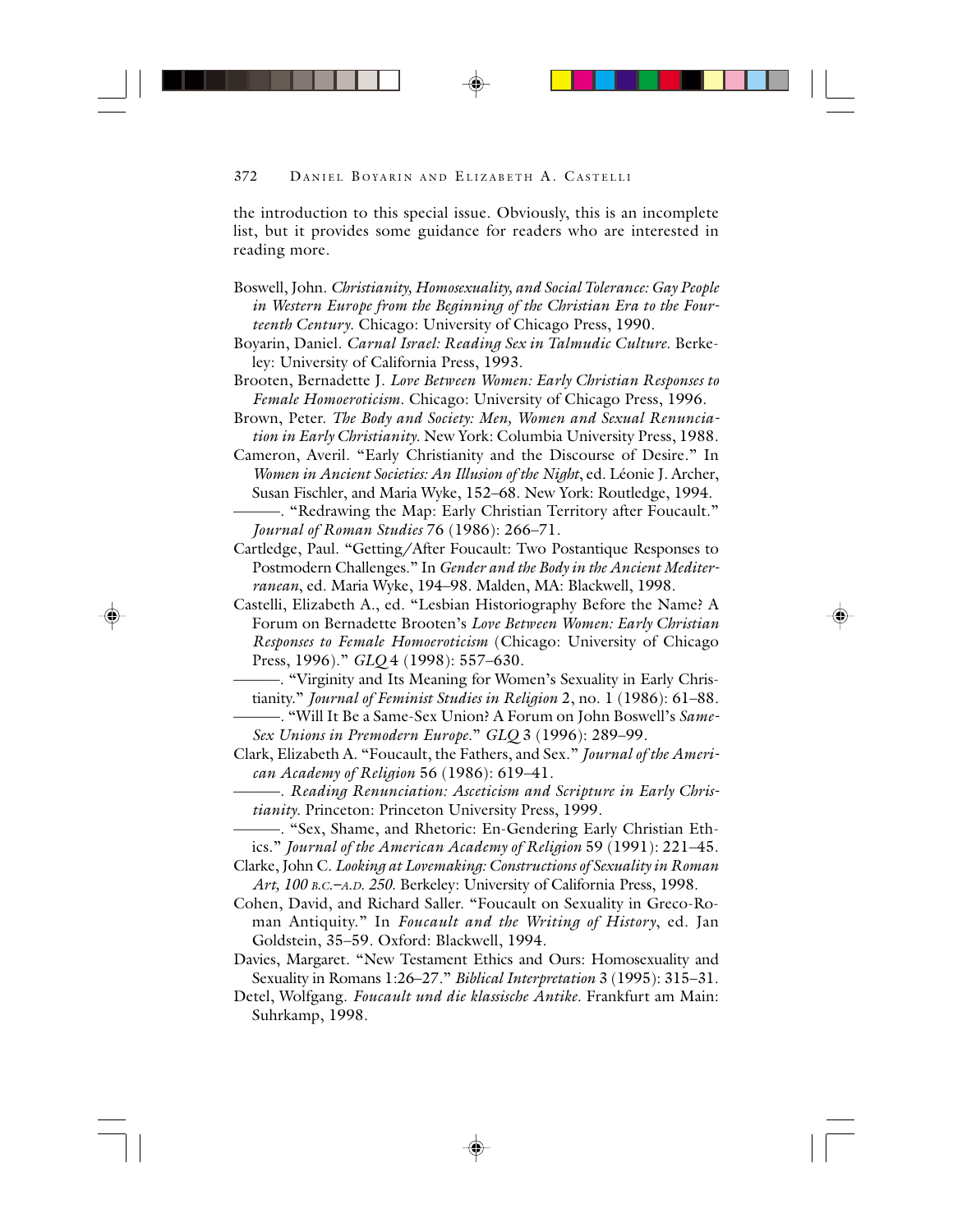- Edwards, Catherine. *The Politics of Immorality in Ancient Rome*. Cambridge: Cambridge University Press, 1993.
- Fonrobert, Charlotte. *Menstrual Purity: Rabbinic and Christian Reconstructions of Biblical Gender*. Stanford: Stanford University Press, 2000.
- Goldhill, Simon. *Foucault's Virginity: Ancient Erotic Fiction and the History of Sexuality*. New York: Cambridge University Press, 1995.
- Hallam, Paul. *The Book of Sodom*. New York: Verso, 1993.
- Hallett, Judith P., and Marilyn B. Skinner, eds. *Roman Sexualities*. Princeton: Princeton University Press, 1997.
- Halperin, David M. *One Hundred Years of Homosexuality and Other Essays on Greek Love*. New York: Routledge, 1990.
- Halperin, David M., John J. Winkler, and Froma I. Zeitlin, eds. *Before Sexuality: The Construction of Erotic Experience in the Ancient Greek World*. Princeton: Princeton University Press, 1990.
- Kampen, Natalie Boymel, ed. *Sexuality in Ancient Art: Near East, Egypt, Greece, and Italy*. Cambridge: Cambridge University Press, 1996.
- King, Helen. "Sowing the Field: Greek and Roman Sexology." In *Sexual Knowledge, Sexual Science: The History of Attitudes to Sexuality*, 29–46. New York: Cambridge University Press, 1994.
- Koloski-Ostrow, Ann Olga, and Claire L. Lyons, eds. *Naked Truths: Women, Sexuality, and Gender in Classical Art and Archaeology*. New York: Routledge, 1997.
- Konstan, David, and Martha Nussbaum, eds. *Sexuality in Greek and Roman Society*. Special Issue of *differences* 2 (1990). Bloomington: Indiana University Press, 1990.
- Kuefler, Mathew. *The Manly Eunuch: Masculinity, Gender Ambiguity, and Christian Ideology in Late Antiquity*. Chicago: University of Chicago Press, 2001.
- Laiou, Angeliki E., ed. *Consent and Coercion to Sex and Marriage in Ancient and Medieval Societies*. Washington, D.C.: Dumbarton Oaks Research Library and Collection, 1993.
- Martin, Dale B. "Heterosexism and the Interpretation of Romans 1:18– 32." *Biblical Interpretation* 3 (1995): 332–55.
- Montserrat, Dominic. *Sex and Society in Graeco-Roman Egypt*. New York: Kegan Paul International, 1996.
- Piérart, Marcel. "Michel Foucault et la morale sexuelle des anciens." *Freiburger Zeitschrift für Philosophie und Theologie* 33 (1986): 23–43.
- Praet, Danny. "The Problematization of Sexuality in the Pagan, Jewish, and Christian Spiritual Biographies of Late Antiquity." Ph.D. dissertation, Rijksuniversiteit te Gent, 1997.
- Price, R. M. "The Distinctiveness of Early Christian Sexual Ethics." *Heythrop Journal* 31 (1990): 256–76.
- Rouselle, Aline. *Porneia: On Desire and the Body in Antiquity*, trans. Felicia Pheasant. Oxford: Basil Blackwell, 1988.